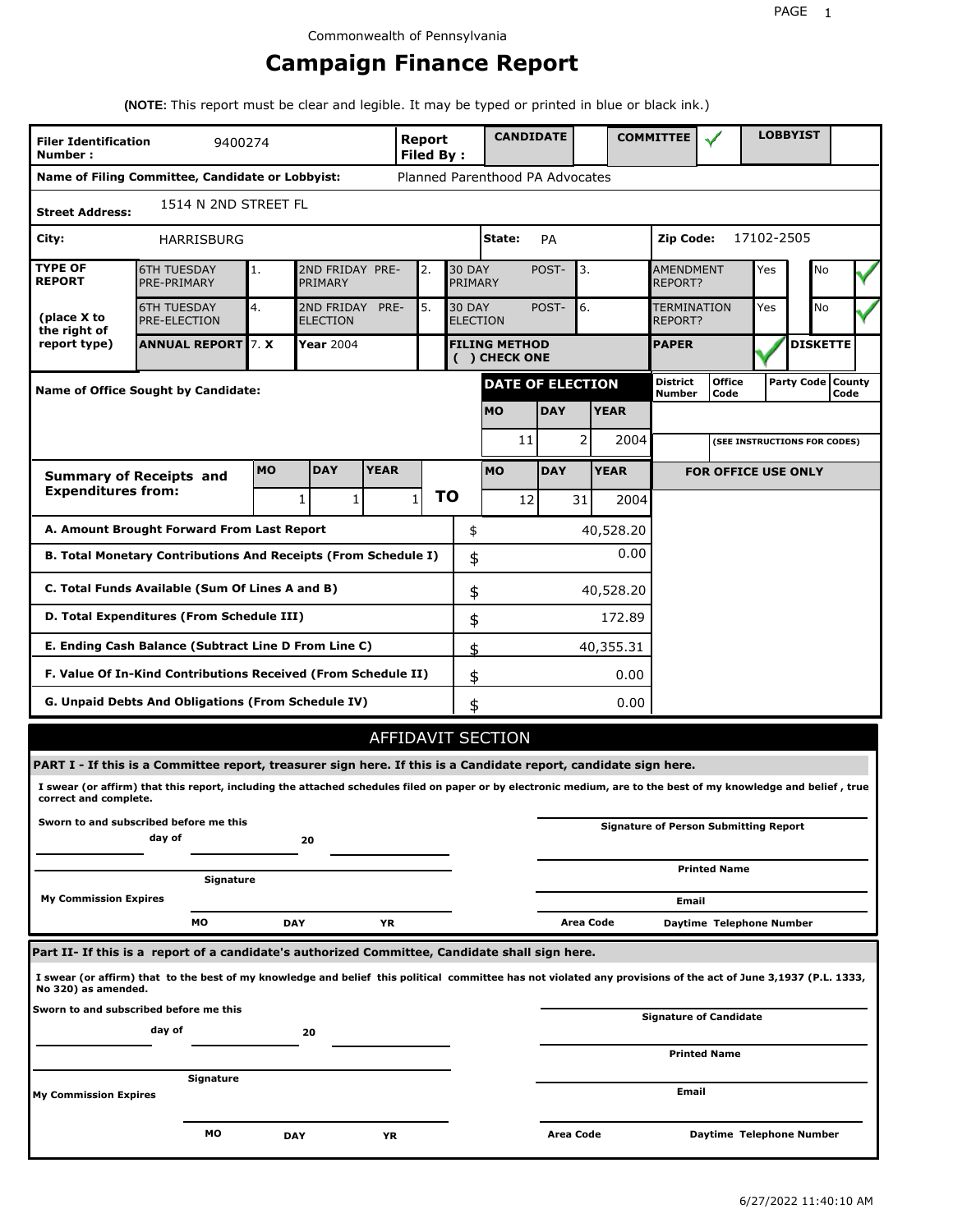# **SCHEDULE I CONTRIBUTIONS AND RECEIPTS**

**Detailed Summary Page**

| <b>Name of Filing Committee or Candidate</b>                                                                                                                                                | <b>Reporting Period</b> |      |            |
|---------------------------------------------------------------------------------------------------------------------------------------------------------------------------------------------|-------------------------|------|------------|
| Planned Parenthood PA Advocates                                                                                                                                                             | From:                   | To:  | 12/31/2004 |
| 1. Unitemized Contributions Received - \$50.00 or Less Per Contributor                                                                                                                      |                         |      |            |
| <b>TOTAL for the Reporting Period</b>                                                                                                                                                       | (1)                     | \$   | 0.00       |
| 2. Contributions Received - \$50.01 To \$250.00 (From Part A and Part B)                                                                                                                    |                         |      |            |
| <b>Contributions Received From Political Committees (Part A)</b>                                                                                                                            |                         | \$   | 0.00       |
| All Other Contributions (Part B)                                                                                                                                                            | \$                      | 0.00 |            |
| <b>TOTAL for the Reporting Period</b>                                                                                                                                                       | \$                      | 0.00 |            |
|                                                                                                                                                                                             |                         |      |            |
| 3. Contributions Received Over \$250.00 (From Part C and Part D)                                                                                                                            |                         |      |            |
| <b>Contributions Received From Political Committees (Part C)</b>                                                                                                                            |                         | \$   | 0.00       |
| All Other Contributions (Part D)                                                                                                                                                            |                         | \$   | 0.00       |
| <b>TOTAL for the Reporting Period</b>                                                                                                                                                       | (3)                     | \$   | 0.00       |
| 4. Other Receipts, Refunds, Interest Earned, Returned Checks, Etc. (From Part E)                                                                                                            |                         |      |            |
| <b>TOTAL for the Reporting Period</b>                                                                                                                                                       | (4)                     | \$   | 0.00       |
|                                                                                                                                                                                             |                         |      |            |
| Total Monetary Contributions and Receipts During this Reporting Period (Add and enter amount<br>totals from Boxes 1,2,3 and 4; also enter this amount on Page1, Report Cover Page, Item B.) |                         | \$   | 0.00       |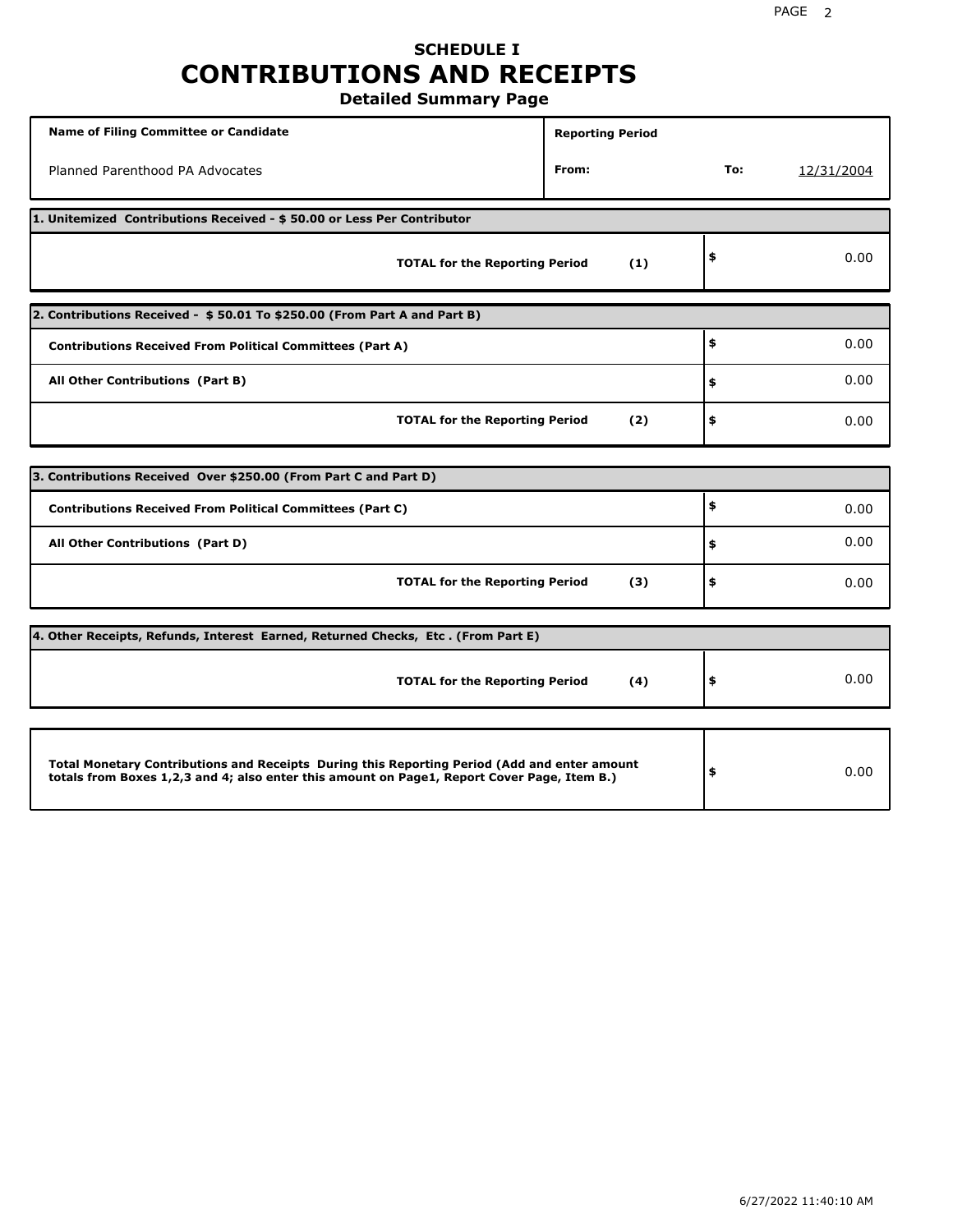PAGE 3

# **PART A CONTRIBUTIONS RECEIVED FROM POLITICAL COMMITTEES**

**\$50.01 TO \$250.00**

 **Use this Part to itemize only contributions received from political committees with an aggregate value from \$50.01 to \$250.00 in the reporting period.**

| Name of Filing Committee or Candidate      | <b>Reporting Period</b> |                   |           |             |             |    |                   |
|--------------------------------------------|-------------------------|-------------------|-----------|-------------|-------------|----|-------------------|
|                                            |                         |                   | From:     |             | To:         |    |                   |
|                                            |                         |                   |           | <b>DATE</b> |             |    | <b>AMOUNT</b>     |
| <b>Full Name of Contributing Committee</b> |                         |                   | <b>MO</b> | <b>DAY</b>  | <b>YEAR</b> |    |                   |
| <b>Mailing Address</b>                     |                         |                   |           |             |             | \$ | 0.00              |
| City                                       | <b>State</b>            | Zip Code (Plus 4) |           |             |             |    |                   |
|                                            |                         |                   |           |             |             |    | <b>PAGE TOTAL</b> |
|                                            |                         |                   |           |             |             |    |                   |

**Enter Grand Total of Part A on Schedule I, Detailed Summary Page, Section 2.**

**\$** 0.00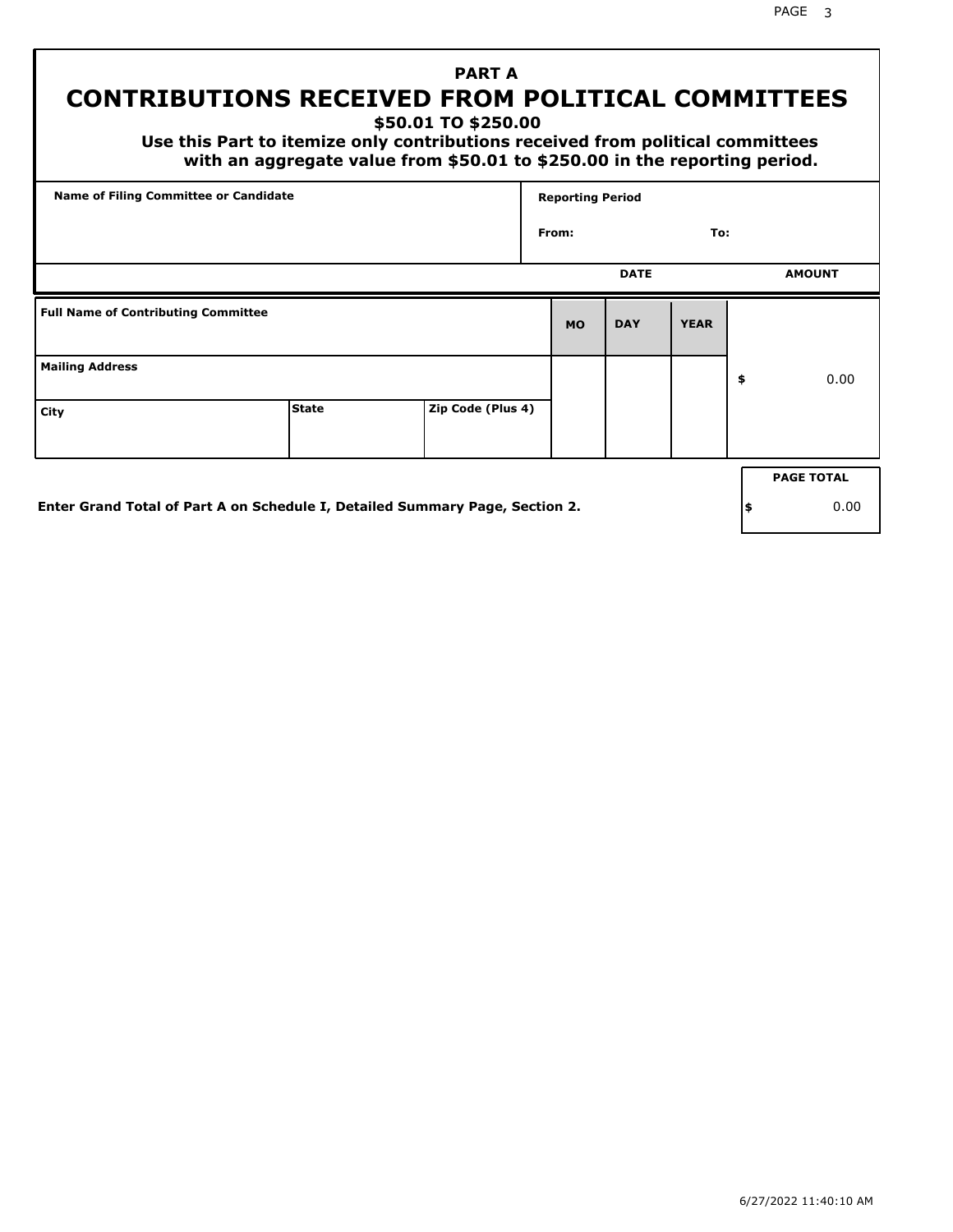| Use this Part to itemize all other contributions with an aggregate value from<br>(Exclude contributions from political committees reported in Part A) | ALL OTHER CONTRIBUTIONS<br>\$50.01 to \$250.00 in the reporting period. | <b>PART B</b><br>\$50.01 TO \$250.00 |       |                         |             |             |                   |
|-------------------------------------------------------------------------------------------------------------------------------------------------------|-------------------------------------------------------------------------|--------------------------------------|-------|-------------------------|-------------|-------------|-------------------|
| <b>Name of Filing Committee or Candidate</b>                                                                                                          |                                                                         |                                      |       | <b>Reporting Period</b> |             |             |                   |
|                                                                                                                                                       |                                                                         |                                      | From: |                         |             | To:         |                   |
|                                                                                                                                                       |                                                                         |                                      |       |                         | <b>DATE</b> |             | <b>AMOUNT</b>     |
| <b>Full Name of Contributor</b>                                                                                                                       |                                                                         |                                      |       | <b>MO</b>               | <b>DAY</b>  | <b>YEAR</b> |                   |
| <b>Mailing Address</b>                                                                                                                                |                                                                         |                                      |       |                         |             |             | \$<br>0.00        |
| City                                                                                                                                                  | <b>State</b>                                                            | Zip Code (Plus 4)                    |       |                         |             |             |                   |
|                                                                                                                                                       |                                                                         |                                      |       |                         |             |             | <b>PAGE TOTAL</b> |
| Enter Grand Total of Part A on Schedule I, Detailed Summary Page, Section 2.                                                                          |                                                                         |                                      |       |                         |             |             | \$<br>0.00        |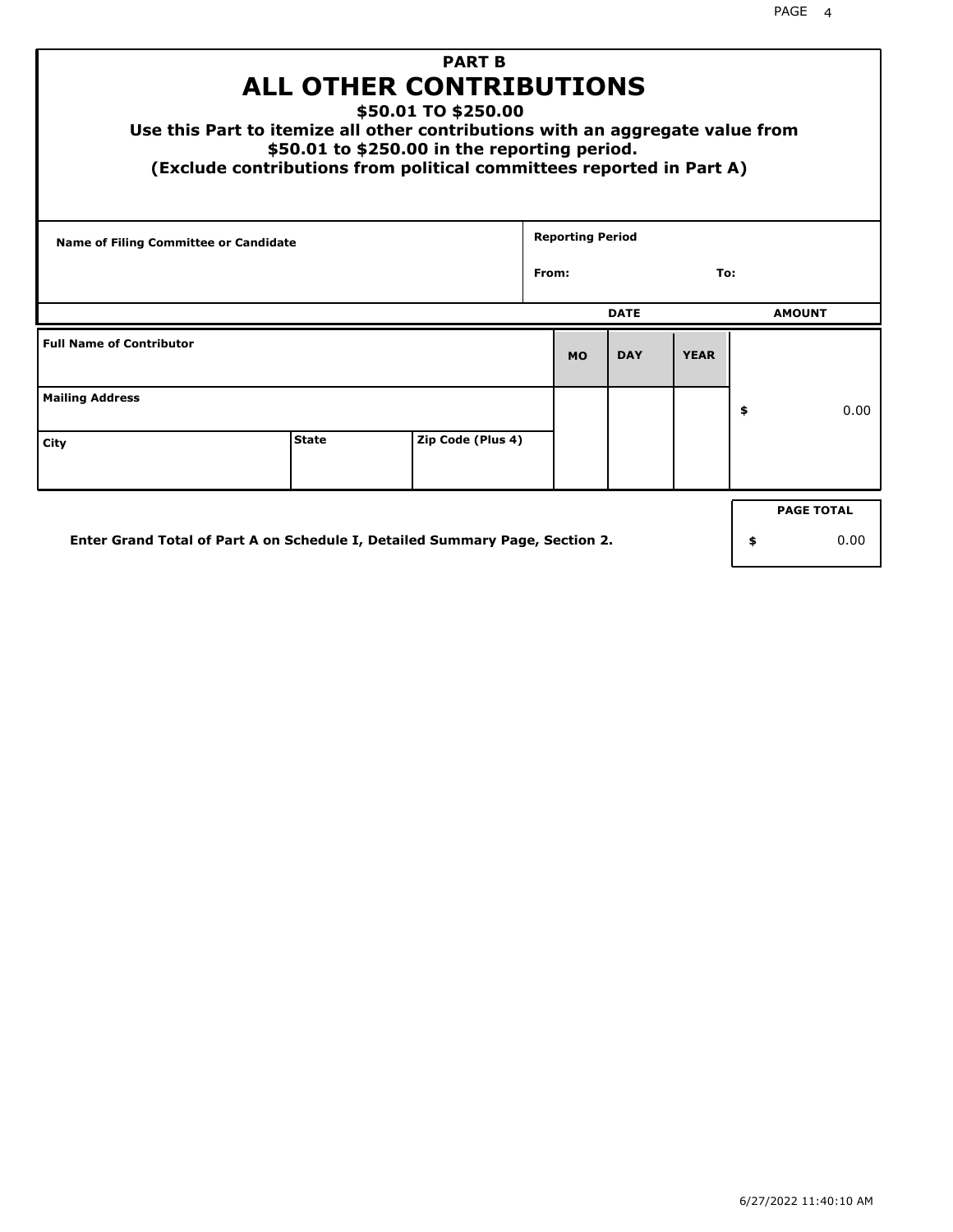# **PART C Contributions Received From Political Committees**

**OVER \$250.00**

 **Use this Part to itemize only contributions received from Political committees with an aggregate value from Over \$250.00 in the reporting period.**

| Name of Filing Committee or Candidate                                        |              |  | <b>Reporting Period</b> |             |            |             |    |                   |
|------------------------------------------------------------------------------|--------------|--|-------------------------|-------------|------------|-------------|----|-------------------|
|                                                                              |              |  | From:                   |             |            | To:         |    |                   |
|                                                                              |              |  |                         | <b>DATE</b> |            |             |    | <b>AMOUNT</b>     |
| <b>Full Name of Contributing Committee</b>                                   |              |  |                         | <b>MO</b>   | <b>DAY</b> | <b>YEAR</b> |    |                   |
| <b>Mailing Address</b>                                                       |              |  |                         |             |            |             | \$ | 0.00              |
| City                                                                         | <b>State</b> |  | Zip Code (Plus 4)       |             |            |             |    |                   |
|                                                                              |              |  |                         |             |            |             |    | <b>PAGE TOTAL</b> |
| Enter Grand Total of Part C on Schedule I, Detailed Summary Page, Section 3. |              |  |                         |             |            |             | \$ | 0.00              |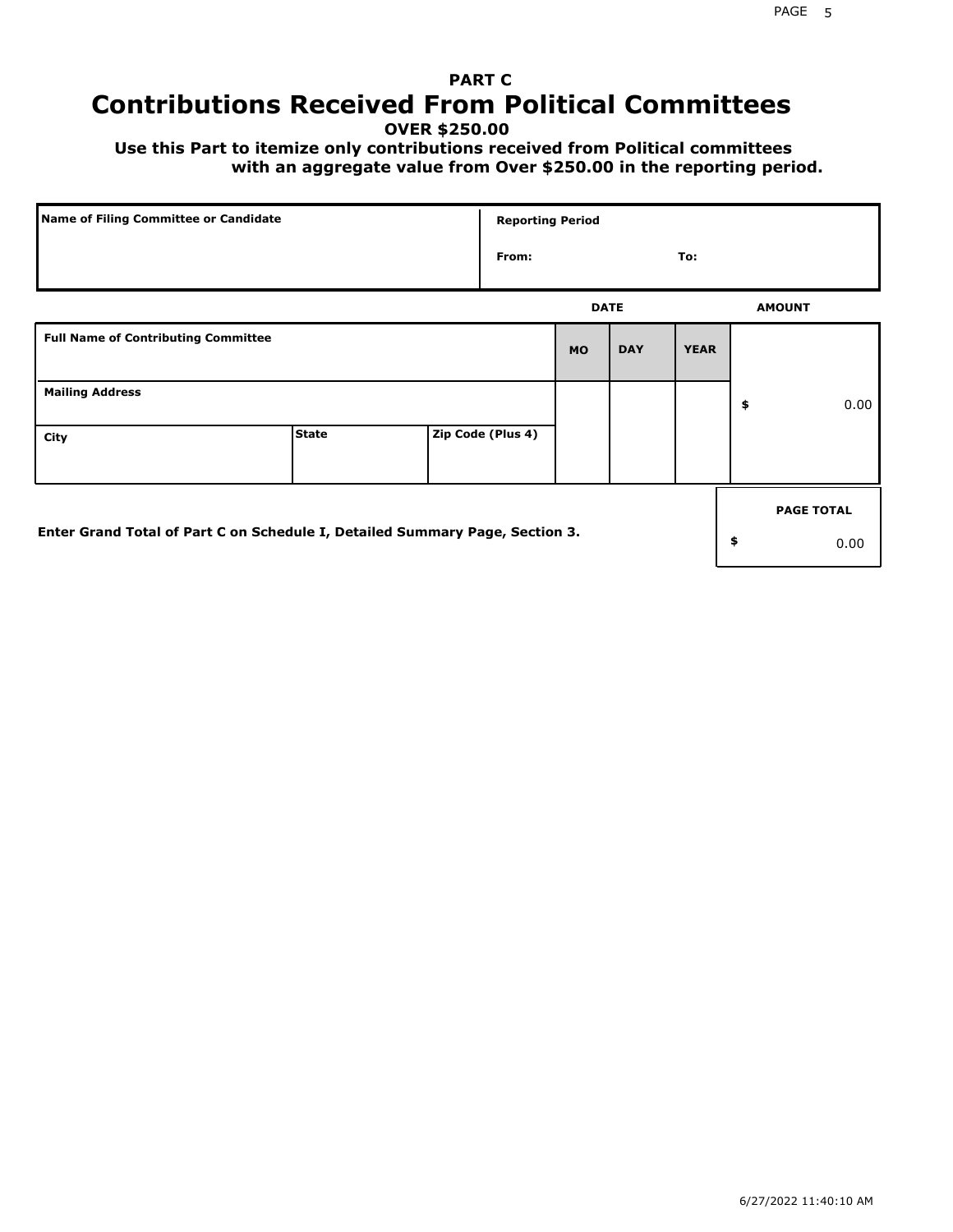# **PART D ALL OTHER CONTRIBUTIONS**

### **OVER \$250.00**

## **Use this Part to itemize all other contributions with an aggregate value of**

#### **over \$250.00 in the reporting period.**

#### **(Exclude contributions from political committees reported in Part C.)**

| Name of Filing Committee or Candidate | <b>Reporting Period</b> |               |
|---------------------------------------|-------------------------|---------------|
|                                       | From:                   | To:           |
|                                       | <b>DATE</b>             | <b>AMOUNT</b> |

|                                                                              |              |                   |            | ----         |             |                   | <b>APPOIT</b>     |
|------------------------------------------------------------------------------|--------------|-------------------|------------|--------------|-------------|-------------------|-------------------|
| <b>Full Name of Contributor</b>                                              |              |                   | <b>MO</b>  | <b>DAY</b>   | <b>YEAR</b> |                   |                   |
| <b>Mailing</b><br><b>Address</b>                                             |              |                   |            |              |             | \$                | 0.00              |
| City                                                                         | <b>State</b> | Zip Code (Plus 4) |            |              |             |                   |                   |
| <b>Employer Name</b>                                                         |              |                   | Occupation |              |             |                   |                   |
| <b>Employer Mailing Address/Principal Place of</b><br>Business               |              | City              |            | <b>State</b> |             | Zip Code (Plus 4) |                   |
| Enter Grand Total of Part C on Schedule I, Detailed Summary Page, Section 3. |              |                   |            |              |             |                   | <b>PAGE TOTAL</b> |
|                                                                              |              |                   |            |              |             | \$                | 0.00              |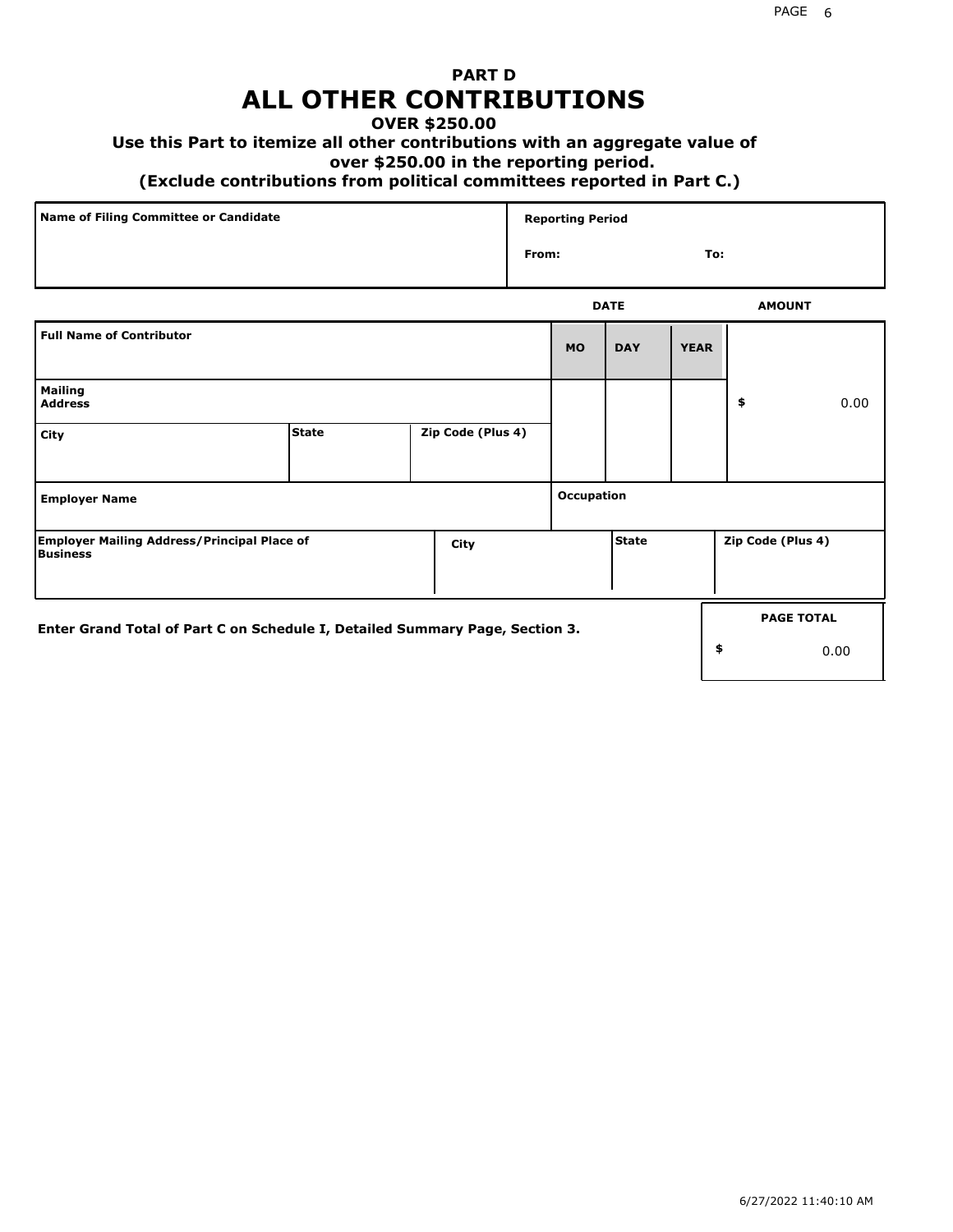## **PART E OTHER RECEIPTS**

#### **REFUNDS, INTEREST INCOME, RETURNED CHECKS, ETC.**

 **Use this Part to report refunds received, interest earned, returned checks and**

## **prior expenditures that were returned to the filer.**

| Name of Filing Committee or Candidate                                        |              |                   |       | <b>Reporting Period</b> |             |             |    |                   |      |
|------------------------------------------------------------------------------|--------------|-------------------|-------|-------------------------|-------------|-------------|----|-------------------|------|
|                                                                              |              |                   | From: |                         |             | To:         |    |                   |      |
|                                                                              |              |                   |       |                         | <b>DATE</b> |             |    | <b>AMOUNT</b>     |      |
| <b>Full Name</b>                                                             |              |                   |       | <b>MO</b>               | <b>DAY</b>  | <b>YEAR</b> |    |                   |      |
| <b>Mailing Address</b>                                                       |              |                   |       |                         |             |             | \$ |                   | 0.00 |
| City                                                                         | <b>State</b> | Zip Code (Plus 4) |       |                         |             |             |    |                   |      |
| <b>Receipt Description</b>                                                   |              |                   |       |                         |             |             |    |                   |      |
|                                                                              |              |                   |       |                         |             |             |    | <b>PAGE TOTAL</b> |      |
| Enter Grand Total of Part E on Schedule I, Detailed Summary Page, Section 4. |              |                   |       |                         |             |             | \$ |                   | 0.00 |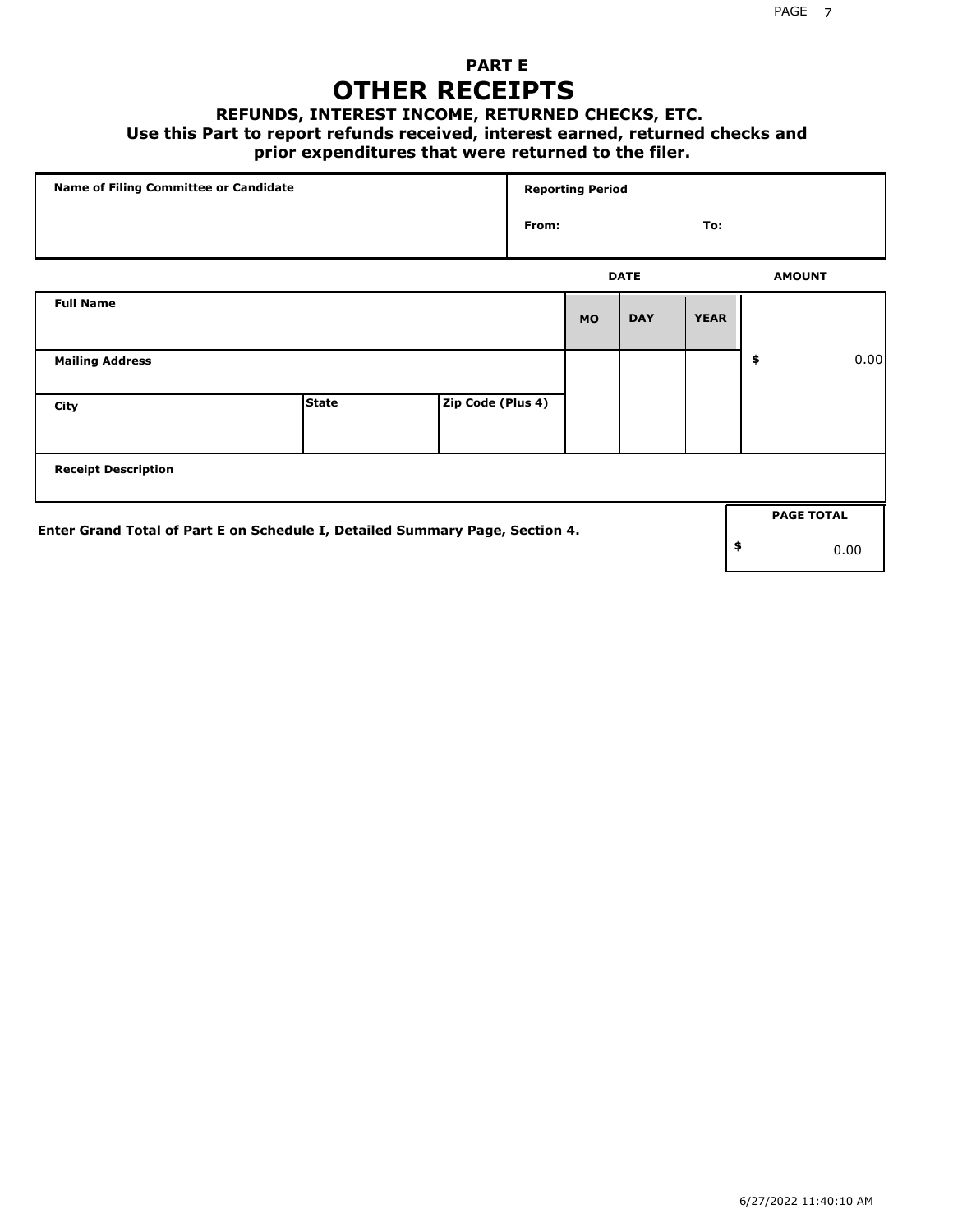#### **SCHEDULE II IN-KIND CONTRIBUTIONS AND VALUABLE THINGS RECEIVED USE THIS SCHEDULE TO REPORT ALL IN-KIND CONTRIBUTIONS OF VALUABLE THINGS**

#### **DURING THE REPORTING PERIOD.**

**Detailed Summary Page**

| <b>Name of Filing Committee or Candidate</b>                                                                                                                                | <b>Reporting Period</b> |     |            |
|-----------------------------------------------------------------------------------------------------------------------------------------------------------------------------|-------------------------|-----|------------|
| Planned Parenthood PA Advocates                                                                                                                                             | From:                   | To: | 12/31/2004 |
| 1. UNITEMIZED IN-KIND CONTRIBUTIONS RECEIVED - VALUE OF \$50.00 OR LESS PER CONTRIBUTOR                                                                                     |                         |     |            |
| <b>TOTAL for the Reporting Period</b>                                                                                                                                       | (1)                     | \$  | 0.00       |
| 2. IN-KIND CONTRIBUTIONS RECEIVED - VALUE OF \$50.01 TO \$250.00 (FROM PART F)                                                                                              |                         |     |            |
| <b>TOTAL for the Reporting Period</b>                                                                                                                                       | (2)                     | \$  | 0.00       |
| 3. IN-KIND CONTRIBUTION RECIEVED - VALUE OVER \$250.00 (FROM PART G)                                                                                                        |                         |     |            |
| <b>TOTAL for the Reporting Period</b>                                                                                                                                       | (3)                     | \$  | 0.00       |
| TOTAL VALUE OF IN-KIND CONTRIBUTIONS DURING THIS REPORTING PERIOD (Add and enter<br>amount totals from Boxes 1,2, and 3; also enter on Page 1, Reports Cover Page, Item F.) |                         | \$  | 0.00       |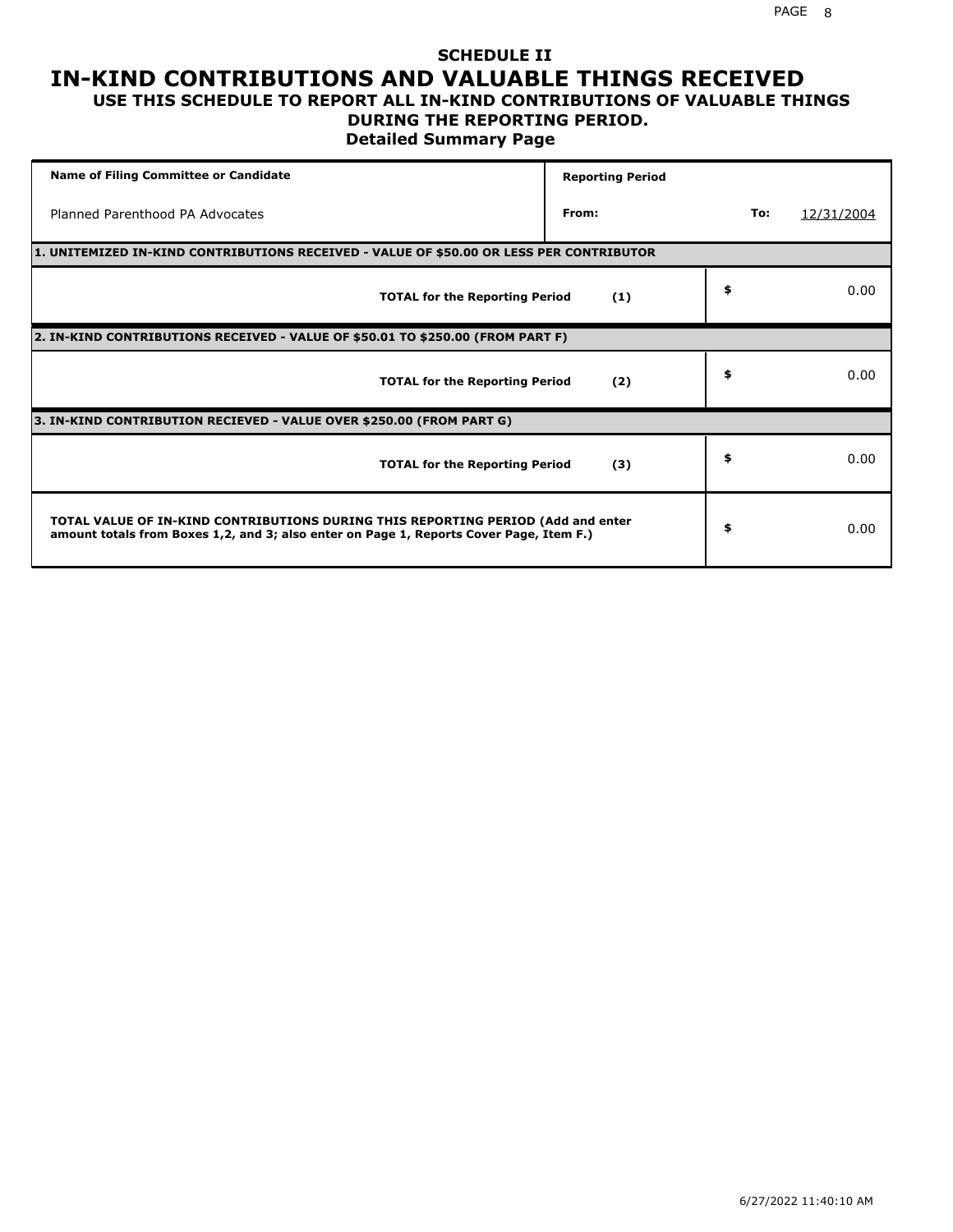# **SCHEDULE II PART F IN-KIND CONTRIBUTIONS RECEIVED**

## **VALUE OF \$50.01 TO \$250.00**

| Name of Filing Committee or Candidate                                                                         | <b>Reporting Period</b> |                   |           |             |             |                   |      |
|---------------------------------------------------------------------------------------------------------------|-------------------------|-------------------|-----------|-------------|-------------|-------------------|------|
|                                                                                                               |                         |                   | From:     |             |             | To:               |      |
|                                                                                                               |                         |                   |           | <b>DATE</b> |             | <b>AMOUNT</b>     |      |
| <b>Full Name of Contributor</b>                                                                               |                         |                   | <b>MO</b> | <b>DAY</b>  | <b>YEAR</b> |                   |      |
| <b>Mailing Address</b>                                                                                        |                         |                   |           |             |             | \$                | 0.00 |
| City                                                                                                          | <b>State</b>            | Zip Code (Plus 4) |           |             |             |                   |      |
| <b>Description of Contribution:</b>                                                                           |                         |                   |           |             |             |                   |      |
| Enter Grand Total of Part F on Schedule II, In-Kind Contributions Detailed Summary Page,<br><b>Section 2.</b> |                         |                   |           |             |             | <b>PAGE TOTAL</b> |      |
|                                                                                                               |                         |                   |           |             | \$          |                   | 0.00 |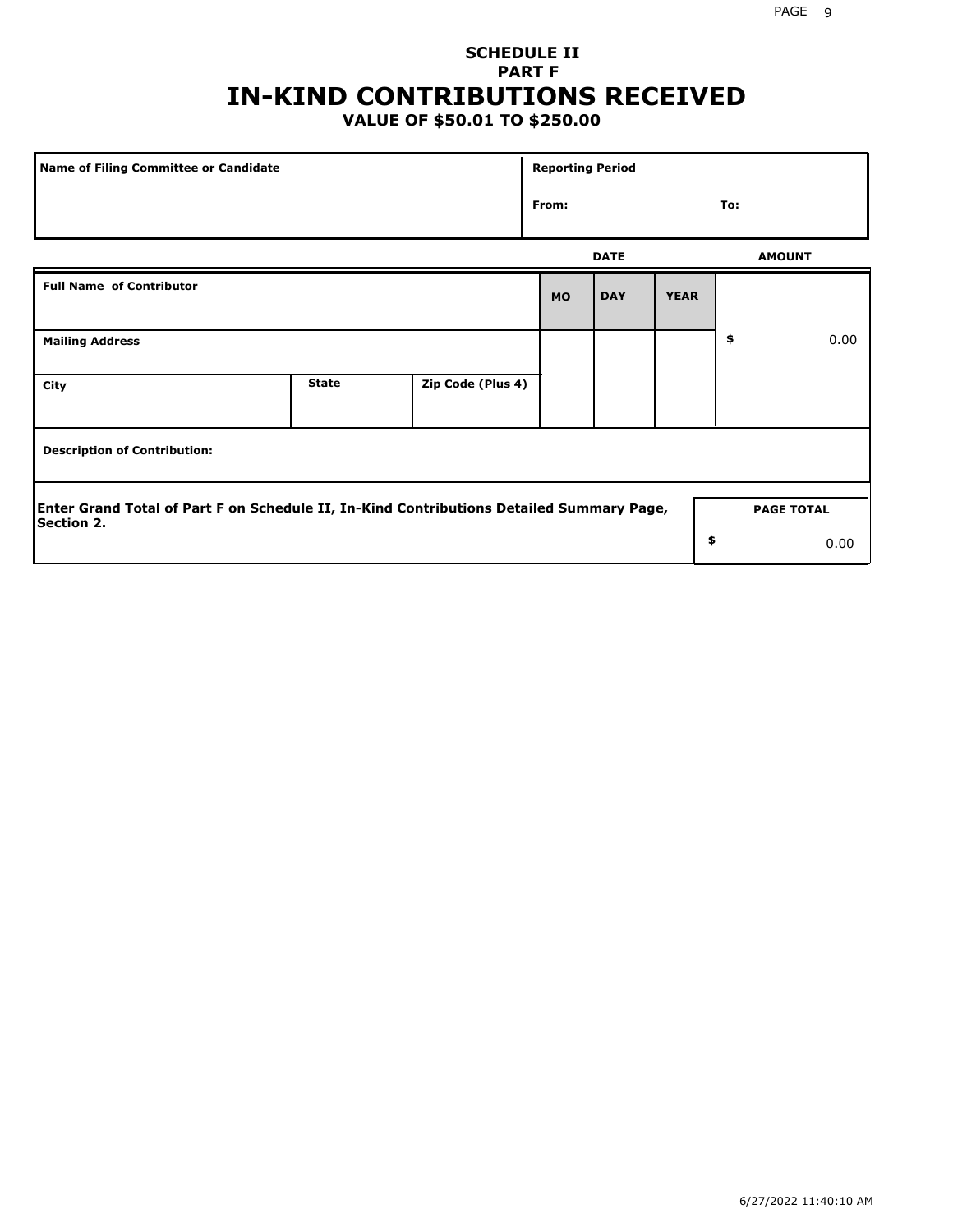## **SCHEDULE II PART G IN-KIND CONTRIBUTIONS RECEIVED VALUE OVER \$250.00**

| Name of Filing Committee or Candidate                                                         |              |  |                  |  | <b>Reporting Period</b> |              |                      |             |    |                                    |
|-----------------------------------------------------------------------------------------------|--------------|--|------------------|--|-------------------------|--------------|----------------------|-------------|----|------------------------------------|
|                                                                                               |              |  |                  |  |                         | From:<br>To: |                      |             |    |                                    |
|                                                                                               |              |  |                  |  |                         |              | <b>DATE</b>          |             |    | <b>AMOUNT</b>                      |
| <b>Full Name of Contributor</b>                                                               |              |  |                  |  |                         | <b>MO</b>    | <b>DAY</b>           | <b>YEAR</b> |    |                                    |
| <b>Mailing Address</b>                                                                        |              |  |                  |  |                         |              |                      |             | \$ | 0.00                               |
| City                                                                                          | <b>State</b> |  | Zip Code(Plus 4) |  |                         |              |                      |             |    |                                    |
| <b>Employer of Contributor</b>                                                                |              |  |                  |  | <b>Occupation</b>       |              |                      |             |    |                                    |
| <b>State</b><br><b>Employer Mailing Address/Principal Place of</b><br>City<br><b>Business</b> |              |  |                  |  |                         | 4)           | <b>Zip Code(Plus</b> |             |    | <b>Description of Contribution</b> |

| <b>Enter Grand Total of Part G on Schedule II, In-Kind Contributions Detailed</b> |  | <b>PAGE TOTAL</b> |
|-----------------------------------------------------------------------------------|--|-------------------|
| <b>Summary Page, Section 3.</b>                                                   |  | 0.00              |
|                                                                                   |  |                   |